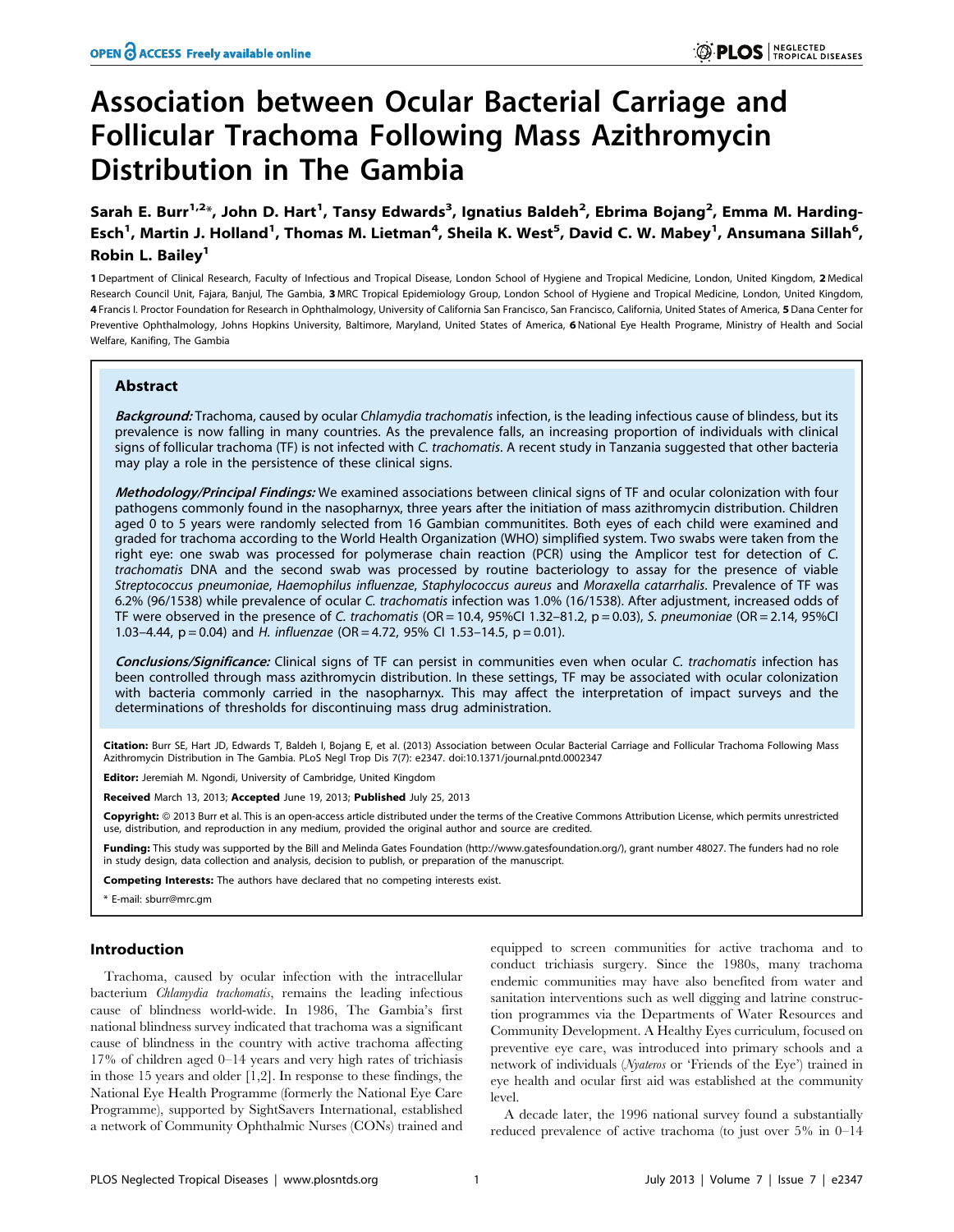## Author Summary

Trachoma, the world's leading infectious cause of blindness, is caused by ocular infection with the bacterium Chlamydia trachomatis. In low-prevalence settings and following mass treatment campaigns, clinically active follicular trachoma (TF) can be found in the absence of C. trachomatis infection. We carried out this study to investigate associations between ocular carriage of nonchlamydial pathogens and a clinical diagnosis of TF following a mass treatment campaign in The Gambia. We found that children who carried Streptococcus pneumoniae or Haemophilus influenza in their eyes were more likely to have been diagnosed with TF than children who did not carry these pathogens. In The Gambia, non-chlamydial pathogens may be inducing or exacerbating TF in the absence of C. trachomatis infection.

year olds nationally), but which remained above 10% in four regions of the country [2,3]. In 2006, in the absence of a national survey, trachoma surveys were conducted in two regions (North Bank and Lower River Regions) and showed little change in overall trachomatous inflammation, follicular (TF) prevalence from 1996 [4]. On the basis of these data, The Gambia's plan for trachoma control using mass drug administration (MDA) with azithromycin was approved by the Director of Medical Services in 2006 and The Gambia received over 400,000 doses of azithromycin from the International Trachoma Initiative (ITI) to be distributed in 23 priority health districts. The Partnership for the Rapid Elimination of Trachoma trial (PRET) [5,6] was embedded in this plan, with communities in four priority districts randomized to receive treatment annually for three years [as currently recommended by the World Health Organization (WHO)] or to stop treatment if the prevalence of TF or detected ocular C. trachomatis infection fell below 5%. The PRET study areas now have very low rates of both disease and C. trachomatis infection [7].

As the prevalence of TF has fallen in The Gambia, a disparity between clinical signs of disease and ocular C. trachomatis infection has been documented [4,6,8]. This finding has been mirrored in other communities following implementation of mass treatment [9–12] and in communitites where prevalence of TF is low [13– 16]. It has been suggested that at least some of the TF now observed may be due to organisms other than  $C$ . trachomatis [4,16]. In the present study, we aimed to investigate possible associations between ocular colonization with four bacterial pathogens commonly found in the nasopharnyx and a clinical diagnosis of TF following the implementation of the MDA campaign in The Gambia.

# Methods

#### Ethics statement

Ethical approval was obtained from the London School of Hygiene and Tropical Medicine Ethics Committee and The Gambia Government/Medical Research Council Unit, The Gambia Joint Ethics Committee under study numbers SCC 1107v2 and L2011.25. Oral consent was obtained from the community leaders and informed written (thumbprint or signature) consent was obtained from each child's guardian at the time of examination. The use of thumbprints in the consent procedure was specifically approved by the ethics committees. The consent form was further signed by an independent witness.

# Study design

The PRET trial (ClinicalTrials.gov NCT00792922) was a cluster randomized trial (CRT) carried out in The Gambia, the design of which has been described elsewhere [5]. Briefly, clusters, or enumerations areas (EAs, population 600–800 individuals), were randomly sampled from four districts (two districts in the North Bank Region, two districts from the Western Region; 12 EAs per district). Twenty-four EAs received three annual, community-wide azithromycin treatments and 24 EAs received just one mass treatment at baseline. The 48 EAs were further randomized in a  $2\times2$  factorial design to receive standard treatment coverage (one day visit to EAs by treatment team) versus enhanced coverage (two visits to each EA) during the mass treatments that took place. Randomization of EAs was stratified by district (six EAs per district allocated to either three mass treatments or one). The study described here is ancillary to the PRET trial; 16 of the 24 EAs from North Bank Region were included in this study (8 from each frequency allocation arm, Fig. $\hat{o}$  1).

#### Field methods

A cross-sectional survey took place during May and June 2011, coinciding with the 36 month follow-up survey of the PRET trial. For EAs randomized to receive three annual rounds of mass treatment, sample collection took place 12 months following the last round; for EAs randomized to receive a single treatment round, sample collection took place 36 months following treatment (Fig. $\hat{o}$  1). One hundred children aged 0–5 years were randomly selected from each EA for participation. Eligible children were: resident in the EA, did not have an ocular condition precluding examination or specimen collection, willing to have a sample taken and had a guardian willing to provide consent. Children's faces were initially observed for the presence of nasal and ocular discharge and flies on the eyes. The upper eyelids of each child were everted and the tarsal conjunctiva graded for signs of clinical trachoma using the WHO simplified grading system [17]. Two photographs were then taken of the right everted upper tarsal conjunctiva for use in quality assurance as detailed elsewhere [7]. Samples were collected from the upper tarsal conjunctiva and lower fornix of the right eye using a Dacron swab. Upper tarsal conjunctival swabs were placed into dry vials while lower fornix swabs were placed into vials containing 1 ml skimmed-milktryptone-glucose glycerol transport medium (STGG) [18]. Samples were kept on wet ice in the field and frozen at  $-20^{\circ}$ C within 10 hours. Samples were transferred to  $-70^{\circ}$ C upon arrival at the MRC laboratory, within 2 weeks' time.

## Laboratory methods

Upper tarsal conjunctival samples were processed for C. trachomatis infection using the Amplicor CT/NG kit (Roche Molecular Systems, Branchburg, NJ, USA) as previously described [5]. Lower fornix swabs were thawed at room temperature and cultured on blood and chocolate agar plates for the detection of Streptococcus pneumoniae, Haemophilus influenzae, Staphylococcus aureus and Moraxella catarrhalis. Blood agar plates were incubated at  $37^{\circ}$ C in either  $5\%$  CO<sub>2</sub> or under anaerobic conditions. Chocolate agar plates were incubated at  $37^{\circ}$ C in 5% CO<sub>2</sub>. Isolates were identified using conventional bacteriology techniques. All laboratory personnel were masked to the clinical trachoma grade.

#### Sample size

A sample size of 1568 subjects is required to detect an odds ratio (OR) of 2 for a univariate association between TF (anticipated to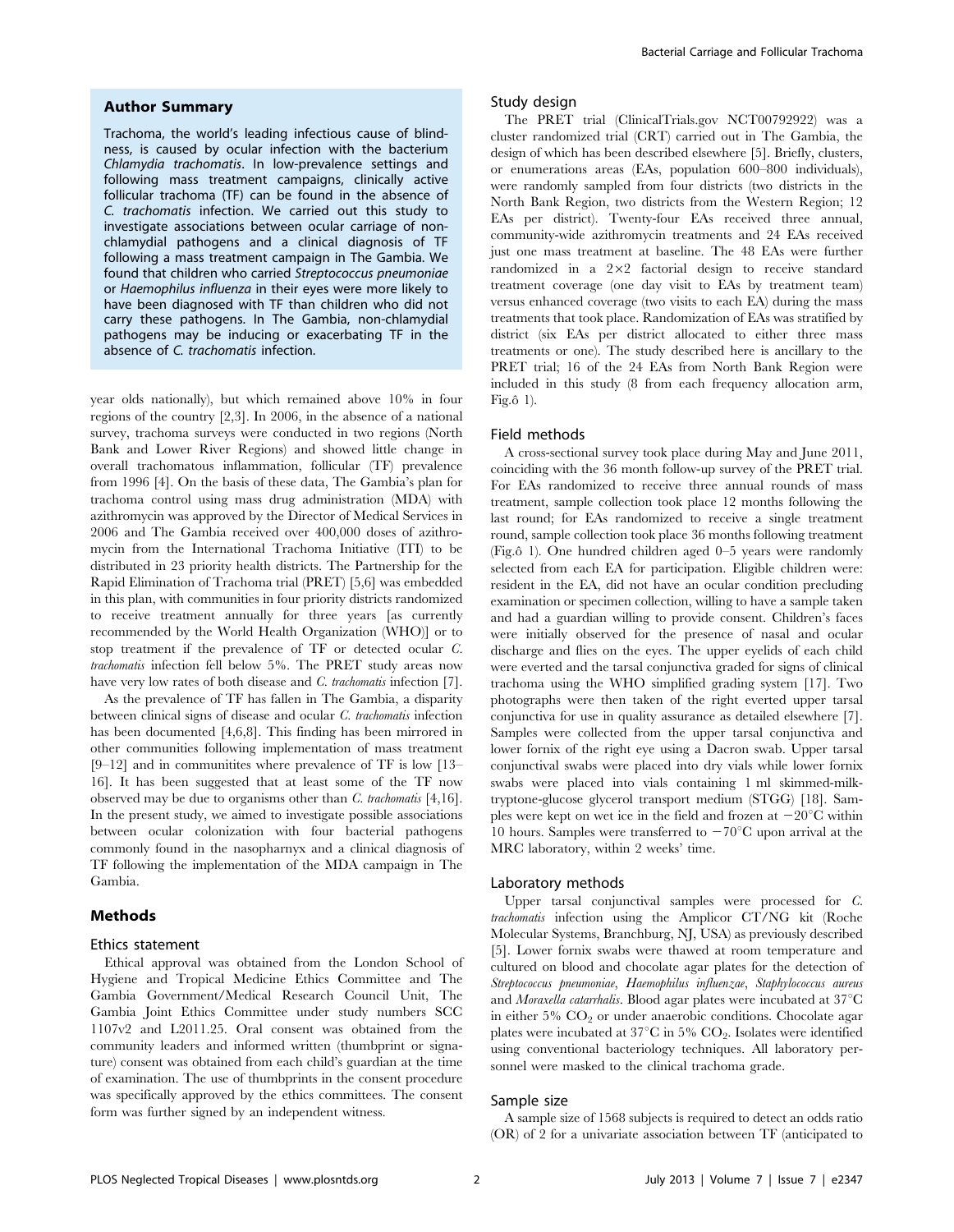| Random selection<br>of enumeration<br>areas |                                                                                                                                                                    |                                         | North Bank Region<br>$c = 24$ |                                                                                                                                                                    |  |  |
|---------------------------------------------|--------------------------------------------------------------------------------------------------------------------------------------------------------------------|-----------------------------------------|-------------------------------|--------------------------------------------------------------------------------------------------------------------------------------------------------------------|--|--|
| Randomisation                               |                                                                                                                                                                    | 3x annual mass<br>treatment<br>$c = 12$ |                               | Baseline mass<br>treatment<br>$c = 12$                                                                                                                             |  |  |
| <b>Baseline</b>                             | MDA 1                                                                                                                                                              | $c=12$                                  |                               | MDA 1<br>$c = 12$                                                                                                                                                  |  |  |
| 12 months                                   |                                                                                                                                                                    | MDA 2<br>$c = 12$                       |                               |                                                                                                                                                                    |  |  |
| 24 months                                   |                                                                                                                                                                    | MDA 3<br>$c = 12$                       |                               |                                                                                                                                                                    |  |  |
| 36 months                                   | Cross-sectional<br>survey<br>$c = 8$<br>Children aged 0-5<br>examined for<br>trachoma:<br>$n = 747$<br>Children aged 0-5<br>sampled for<br>bacteriology: $n = 737$ |                                         |                               | Cross-sectional<br>survey<br>$c = 8$<br>Children aged 0-5<br>examined for<br>trachoma:<br>$n = 822$<br>Children aged 0-5<br>sampled for<br>bacteriology: $n = 801$ |  |  |

Figure 1. Study allocation. doi:10.1371/journal.pntd.0002347.g001

be 7%) and a bacterial pathogen (assumed to be present in 15% of participants without TF), assuming 80% power to detect univariate associations with 95% confidence. It was expected that a sample size of approximately 1600 children would be achieved from 16 EAs in which a random sample of 100 children was to be taken from each.

#### Analysis methods

Overall unadjusted prevalence is presented with corresponding exact binomial 95% confidence intervals (CI). Prevalence is also presented adjusted for age, sex and district using random effects logistic regression models to account for any underlying variation detected between households and between EAs.

The prevalence of TF was tabulated by each pathogen, age, sex, district, *C. trachomatis* infection and time since mass treatment (12) months for those in the annual treatment arm versus 36 months for those in the baseline treatment arm). Clustering of TF and bacterial pathogens at household and EA level was investigated using random effects logistic regression models with random intercepts for household and EAs. Likelihood ratio tests (LRTs) were used to compare models with and without the additional random effects terms.

Univariate associations with TF were determined using random effects logistic regression models with and without the exposure of interest. To assess confounding of the association between each pathogen and TF, unadjusted Mantel-Haenszel ORs for the effect of each pathogen on TF were compared to the ORs adjusted for each exposure. A 10% change in the OR was considered to indicate confounding, if the exposure was associated with both the pathogen of interest and TF. Modification of the effect of each pathogen on TF by other exposures was assessed in exploratory analyses using Mantel-Haenszel methods.

Following identification of univariate associations with TF and confounders of the effect of each pathogen on TF, a multivariate model was built adjusting for each pathogen associated with TF and including any confounding exposures. Independent risk factors for TF were also considered for inclusion in the final model on the basis of a LRT p-value $< 0.1$ . The strength of association with TF for each pathogen and exposure in the final model was estimated from a LRT comparing adjusted models with and without the pathogen of exposure.

Predictors of discharge (nasal and ocular) were identified using random effects logistic regression with discharge as the outcome, accounting for between household and/or between EA variation where appropriate and building a final multivariable model using the same approach as for TF.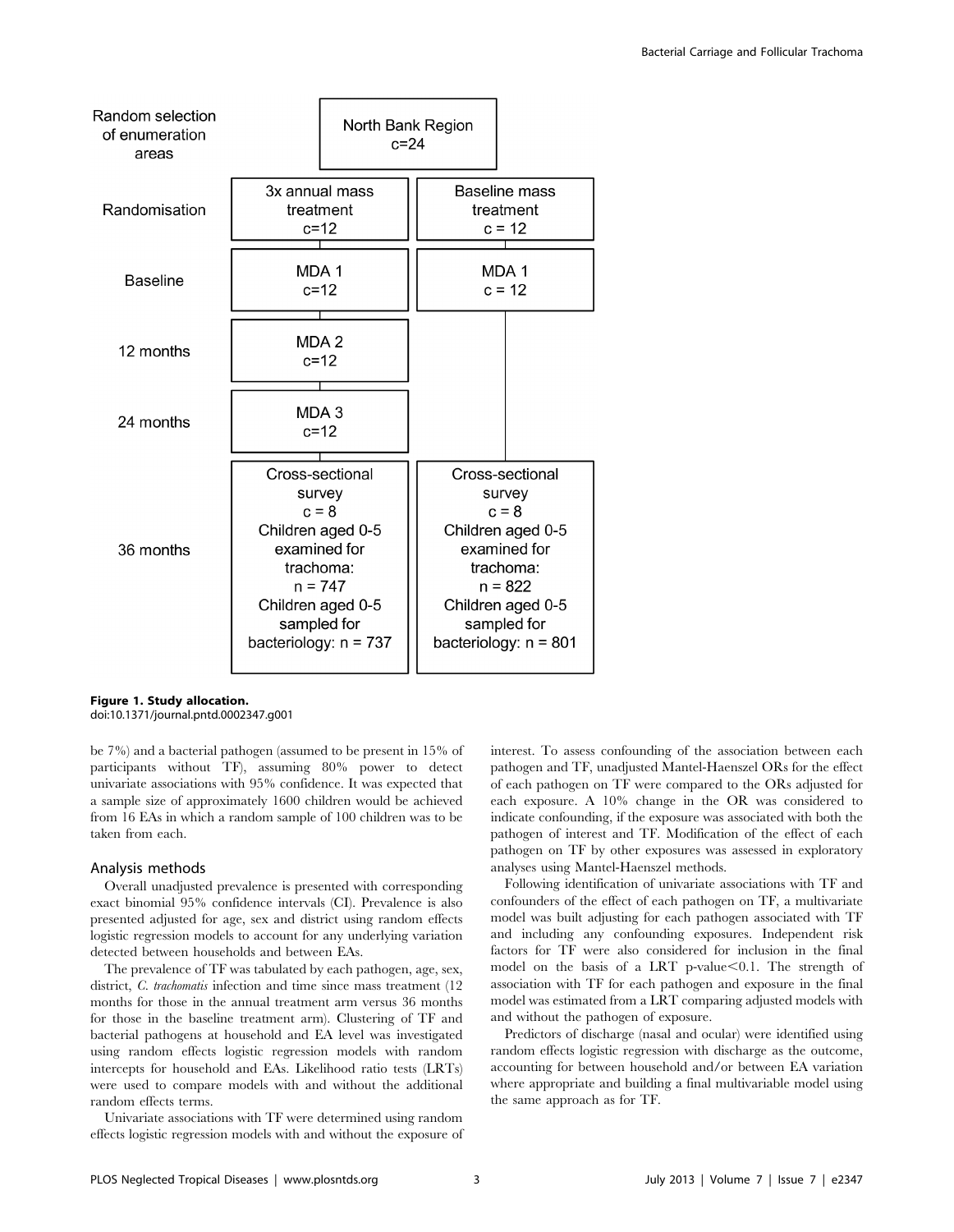# Results

In the 16 EAs under study, 1569 children aged 0–5 years were randomly sampled for measurement of trachoma outcomes as part of the PRET CRT. Of these, laboratory results for both C. trachomatis PCR and conventional bacteriology were obtained for 1538 children (98.0%). For the 31 children with missing laboratory results, tabulations showed no evidence that children were not missing at random. Analysis was restricted to the results obtained for those 1538 children with complete data.

## Prevalence of bacterial colonization

Bacteriology culture detected at least one non-chlamydial pathogen in the eyes of 475 (30.9%) children. S. aureus and S. pneumoniae were most commonly detected occuring in more than 14% of children (Tableô 1). Colonization with H. influenzae and M. catarrhalis was less common. Sixteen children (1.0%) had evidence of C. trachomatis infection.

Dual colonization was detected in 53 (3.4%) children; most commonly with S. pneumoniae and S. aureus (37 children, 2.4%). Dual colonization with S. pneumonaie and H. influenza was found in 10 children (0.7%). Six children positive for C. trachomatis infection carried one non-chlamydial pathogen concurrently (0.4%); 2 children had C. trachomatis and H. influenzae, 2 children had C. trachomatis with S. aureus and 2 children had C. trachomatis and M. catarrhalis. No children were found to have C. trachomatis infection concurrent with S. pneumoniae.

In random effects logistic regression adjusting for each pathogen alone (null models), there was evidence that children carrying S. pneumoniae were clustered at the household level as demonstrated by evidence of between-household variation  $(p<0.001)$  but not at EA level, after accounting for clustering by household  $(p = 0.11)$ . H. influenzae carriage also clustered at household level ( $p = 0.01$ ) but not at EA level  $(p = 0.46)$ . The reverse was found for M. *catarrhalis* carriage, which clustered at EA level  $(p = 0.01)$  but not household ( $p = 1.00$ ). S. *aureus* carriage clustered at both household and EA levels  $(p<0.001)$ . C. trachomatis infection cases were clustered at EA level  $(p<0.001)$ .

# Associations with TF

Ninety-six children (6.2%) were found to have clinical signs of TF; no children were diagnosed as having trachomatous inflammation – intense (TI). TF cases were clustered at both EA and household levels  $(p<0.001)$ . After accounting for betweenhousehold and between-EA variation, age  $(p = 0.004)$ , *C. trachomatis* infection ( $p = 0.04$ ) and district ( $p = 0.08$ ) were associated with TF in univariate analyses (Tableô 2). Sex ( $p = 0.64$ ), time since mass treatment was carried out in the EA (whether 12 or 36 months previously;  $p = 0.76$ ) and flies on the eyes ( $p = 0.317$ ) were not associated with TF.

In the univariate analysis accounting for between-household and between-EA variation of TF but no other covariates, increased odds of TF were observed in the presence of S. pneumoniae (OR = 1.69, 95%CI 0.85–3.33, p = 0.14), H. influenzae  $(OR = 3.40, 95\% CI \t1.20-9.66, p = 0.027)$  and S. *aureus* (OR = 1.30, 95%CI 0.63-2.67, p = 0.48) but a significant effect was observed only for  $H$ . *influenzae* in this analysis (Tableô 2). There were no signs of TF amongst any of the children with ocular M. catarrhalis carriage. Dual carriage with more than one nonchlamydial pathogen was not associated with TF  $(p = 0.072)$ .

The presence of S. pneumoniae was associated with age  $(p<0.001)$ , with fewer older children having the organism. A similar association was found between H. influenzae and age ( $p < 0.001$ ). After adjustment for age, the association between S. pneumoniae and TF was significant at the 5% level (OR =  $2.08$ ,  $95\%$ CI 1.01–4.30,  $p = 0.05$ ). The effect of H. influenzae also appeared stronger after adjustment for age (OR = 4.45, 95%CI 1.44–13.7, p = 0.01). C. *trachomatis* infection was not associated with age  $(p = 0.54)$ .

In building a final random effects regression model accounting for between-household and between-EA variation, H. influenzae and S. pneumoniae were added in turn, followed by age since this was identified as a confounder of the effect of both H. influenzae and S. pneumoniae on TF. C. trachomatis infection and district were also added to the model in turn as independent risk factors for TF.

Multivariable results suggest a two-fold increase in the odds of TF for children with ocular S. pneumoniae carriage and a four-fold increase for carriers of  $H$ . influenzae (Tableô 2).  $C$ . trachomatis infection was significantly associated with TF, but estimates of the magnitude of effect were imprecise due to low prevalence of C. trachomatis infection and TF in the sample.

#### Predictors of nasal and ocular discharge

Overall, 839 (54.6%) children were observed to have nasal discharge on the day of screening. In the final regression model, after adjustment for underlying variation at household level, S. pneumoniae (p = 0.02), M. catarrhalis (p = 0.01) and TF (p = 0.05) were associated with increased odds of nasal discharge (Tableo 3). Age was also associated with nasal discharge  $(p<0.001)$  with increased odds observed for 2–3 year olds versus 0–1 year olds and decreased odds for 4–5 year olds versus 0–1 year olds. In the univariate analysis, flies on the eyes were associated with nasal discharge  $(p<0.001)$  but we have not included this variable in the multivariate model as it is not clear whether nasal discharge is the casual effect for flies on the eyes.

Ocular discharge was observed for 190 (12.4%) children. A final model adjusted for household and EA level clustering of cases.

| <b>Table 1.</b> Prevalence of ocular bacterial colonization, C. trachomatis infection and TF. |  |
|-----------------------------------------------------------------------------------------------|--|
|-----------------------------------------------------------------------------------------------|--|

|                | N    | Colonization, n | Prevalence (exact binomial<br>95% CI, percent scale) | Adjusted Prevalence* (95% CI,<br>percent scale) |
|----------------|------|-----------------|------------------------------------------------------|-------------------------------------------------|
| S. pneumoniae  | 1538 | 219             | $14.2(12.5-16.1)$                                    | $12.5(11.0-13.8)$                               |
| H. influenzae  | 1538 | 57              | $3.7(2.8-4.8)$                                       | $2.6(1.6-3.6)$                                  |
| S. aureus      | 1538 | 233             | 15.2 (13.4–17.0)                                     | 14.7 (13.9–15.6)                                |
| M. catarrhalis | 1538 | 19              | $1.2(0.7-1.9)$                                       | $1.1(0.8-1.5)$                                  |
| C. trachomatis | 1538 | 16              | $1.0(0.6-1.7)$                                       | $1.0(0.8-1.1)$                                  |
| <b>I</b> TF    | 1538 | 96              | $6.2(5.1 - 7.6)$                                     | $6.1(5.4-6.9)$                                  |

\*Adjusted for age (0–1, 2–3, 4–5 years), sex, district and any underlying variation between households and/or EAs as appropriate. doi:10.1371/journal.pntd.0002347.t001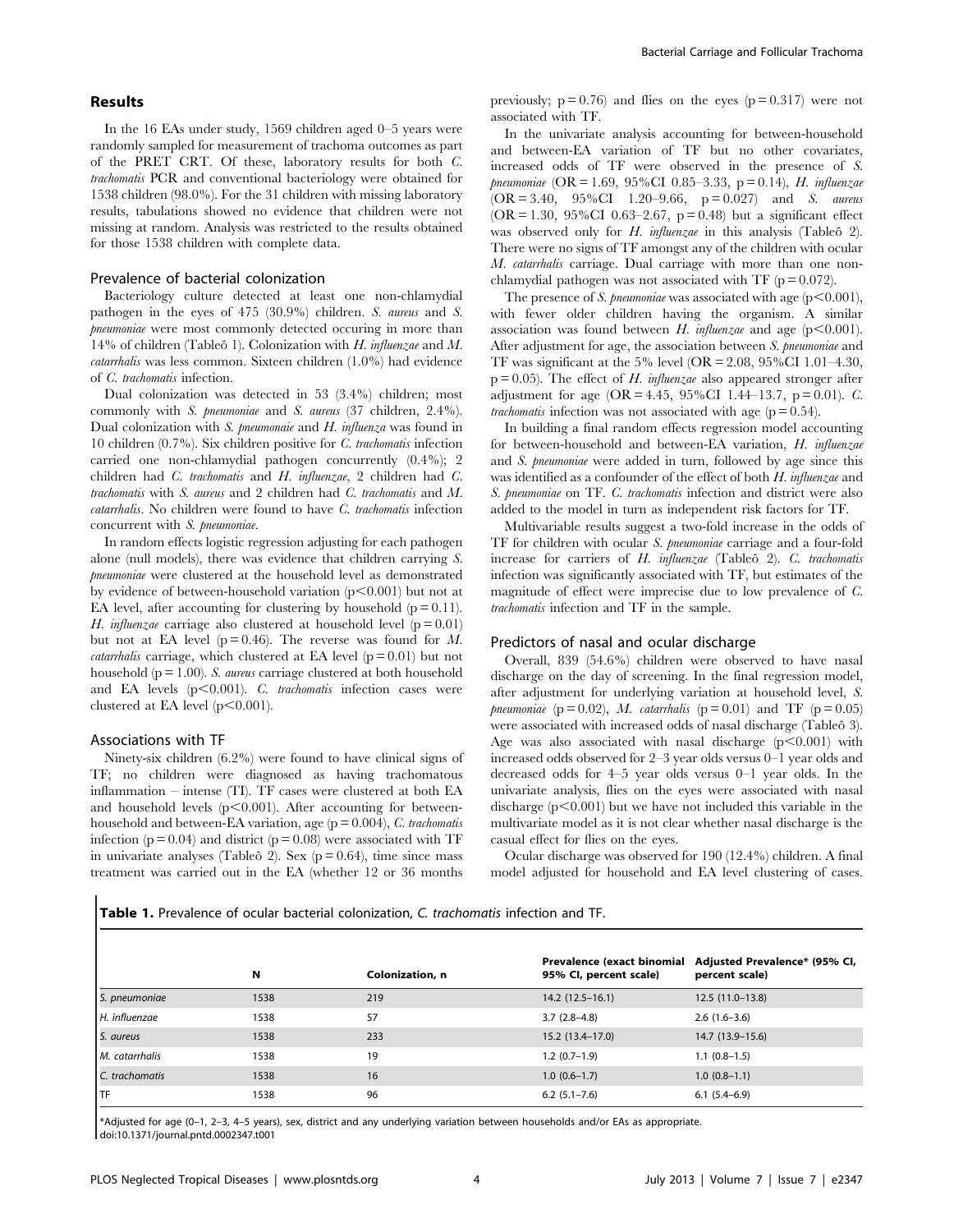Table 2. Associations between bacterial pathogens and TF in 0-5 year olds.

|                                         |                 |      |           | <b>Univariate OR</b>     |         | <b>Multivariate OR</b>   |         |
|-----------------------------------------|-----------------|------|-----------|--------------------------|---------|--------------------------|---------|
| <b>Characteristic</b>                   |                 | N    | TF, n (%) | (95% CI)*                | p-value | (95% CI)*                | p-value |
| All children                            |                 | 1538 | 96(6.2)   |                          |         |                          |         |
| S. pneumoniae                           | No              | 1319 | 78 (5.9)  | $\mathbf{1}$             |         | $\mathbf{1}$             |         |
|                                         | Yes             | 219  | 18(8.2)   | $1.69(0.85 - 3.33)$      | 0.140   | $2.14(1.03 - 4.44)$      | 0.044   |
| H. influenzae                           | No              | 1481 | 88 (5.9)  | $\mathbf{1}$             |         | $\mathbf{1}$             |         |
|                                         | Yes             | 57   | 8(14.0)   | $3.40(1.20 - 9.66)$      | 0.027   | $4.72(1.53 - 14.5)$      | 0.009   |
| S. aureus                               | No              | 1305 | 81(6.2)   | $\mathbf{1}$             |         |                          |         |
|                                         | Yes             | 233  | 15(6.4)   | $1.30(0.63 - 2.67)$      | 0.480   |                          |         |
| M. catarrhalis                          | No              | 1519 | 96(6.3)   |                          |         | $\sim$                   |         |
|                                         | Yes             | 19   | 0(0)      | $\overline{\phantom{a}}$ |         |                          |         |
| At least one<br>non-chlamydial pathogen | No              | 1063 | 60 (5.6%) | $\mathbf{1}$             |         |                          |         |
|                                         | <b>Yes</b>      | 475  | 36 (7.6%) | $1.93(1.09 - 3.43)$      | 0.022   |                          |         |
| Number of<br>non-chlamydial pathogens   | 0               | 1036 | 60 (5.6%) | $\mathbf{1}$             | 0.072   | $\overline{\phantom{m}}$ |         |
|                                         | $\mathbf{1}$    | 422  | 31 (7.4%) | $1.96(1.07 - 3.57)$      |         |                          |         |
|                                         | 2               | 53   | 5 (9.4%)  | $1.79(0.51 - 6.31)$      |         |                          |         |
| Age (years)                             | $0 - 1$         | 464  | 17(3.7)   | $\mathbf{1}$             | 0.012   | $\mathbf{1}$             | 0.004   |
|                                         | $2 - 3$         | 588  | 47 (8.0)  | 2.72 (1.36-5.43)         |         | 3.24 (1.55-6.75)         |         |
|                                         | $4 - 5$         | 486  | 32(6.6)   | 1.89 (0.93-3.87)         |         | 2.46 (1.14-5.32)         |         |
| Sex                                     | Male            | 820  | 54 (6.6)  | $\mathbf{1}$             |         |                          |         |
|                                         | Female          | 718  | 42 (5.9)  | $0.89(0.53 - 1.47)$      | 0.637   | $\overline{\phantom{a}}$ |         |
| C. trachomatis                          | No              | 1522 | 93(6.1)   | $\mathbf{1}$             |         | $\mathbf{1}$             |         |
|                                         | Yes             | 16   | 3(18.8)   | $8.54(1.21 - 60.4)$      | 0.041   | 10.4 (1.32-81.2)         | 0.033   |
| l District                              | Lower Baddibu   | 726  | 30(4.1)   | $\mathbf{1}$             |         | $\mathbf{1}$             |         |
|                                         | Central Baddibu | 812  | 66 (8.1)  | $2.25(0.95 - 5.34)$      | 0.075   | 2.32 (0.94-5.70)         | 0.076   |
| Time since mass treatment               | 12 months       | 737  | 44 (6.0)  | $\mathbf{1}$             |         |                          |         |
|                                         | 36 months       | 801  | 52(6.5)   | $1.16(0.45 - 2.99)$      | 0.757   | $\overline{\phantom{a}}$ |         |
| Flies on the eyest                      | No              | 227  | 16(7.1)   | $\mathbf{1}$             |         | ä,                       |         |
|                                         | Yes             | 1309 | 80(6.1)   | $1.44(0.71 - 2.90)$      | 0.317   |                          |         |

\*Univariate and multivariate ORs are estimated from random effects logistic regression models accounting for between-household and between-EA variation. {  $<sup>†</sup>2$  missing values for flies on the eyes.</sup>

doi:10.1371/journal.pntd.0002347.t002

Results suggest increased odds of ocular discharge in children carrying H. influenzae  $(p = 0.06)$  and possibly in male children  $(p = 0.07)$  (Tableô 4). Age was again associated with ocular discharge  $(p = 0.04)$  with the same pattern as for nasal discharge; increased odds in 2–3 year olds versus 0–1 year olds and decreased odds for 4–5 years versus 0–1 year olds.

# Discussion

The PRET trial documented a near disapperance of ocular C. trachomatis infection from a catchment area of greater than 65,000 people in the two years following the intitiation of MDA; biannual surveys carried out in the four study districts showed no evidence of ocular C. trachomatis infection 12 and 18 months post-MDA initiation and just 0.1% prevalence at 6 and 24 months [7]. Yet prevalence of TF over the same time period remained relatively high, reaching more than 10% in some EAs in the North Bank Region of the country. While one cannot rule-out episodes of C. trachomatis infection in the intervening months, it is difficult to see how C. trachomatis infection alone could sustain the clinical signs of disease during that time. Low-level exposure to  $C$ . trachomatis may not be detected by the Amplicor PCR method but it is unclear whether such low bacterial loads result in onward transmission of the microorganism.

In the 16 EAs included in this study, prevalence of ocular C. trachomatis infection 36 months post-MDA was 1% while prevalence of clinical signs of TF was 6%. While the association between active ocular C. trachomatis infection and TF was strong, it does not account for all the TF recorded. Clinical signs of TF were also associated with ocular S. pneumoniae and H. influenzae carriage. Both S. pneumoniae and H. influenzae are well known causes of bacterial conjunctivitis although not generally assocaited with follicular conjunctivitis [19]. It may be that localised inflammation caused by these microorganims recalls a follicular response in children who have previously been exposed to C. trachomatis. Alternatively, ocular carriage could predispose the eye to infection by C. trachomatis thereby inducing subsequent TF. In the present study, ocular carriage with S. pneumoniae was associated with nasal discharge while H. influenzae was associated with ocular discharge. Musca sorbens, which in some environments can act as the vector of trachoma, is more often found on the faces of children with ocular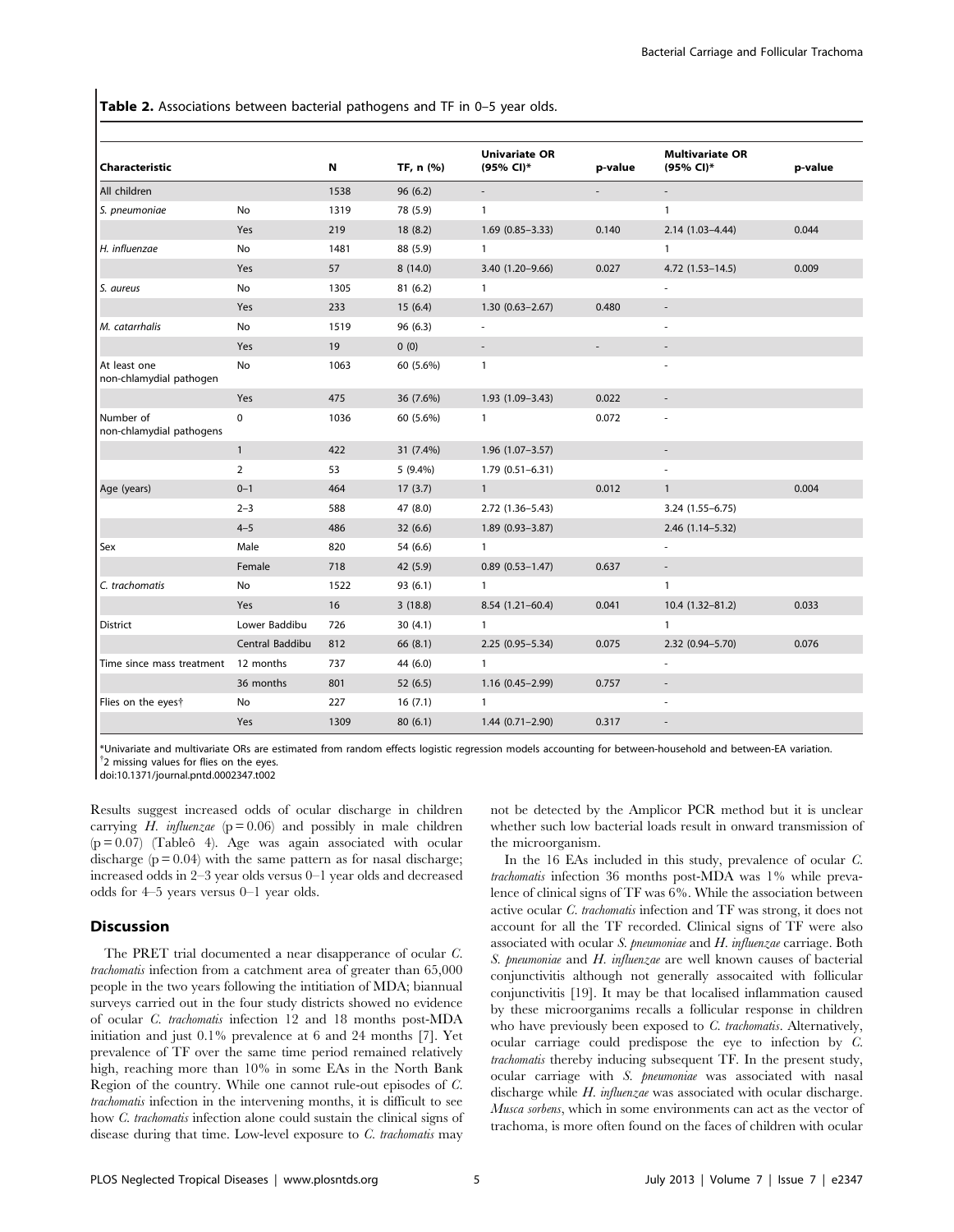Table 3. Associations with nasal discharge in 0-5 year olds.

|                              |                     |      | Nasal discharge, | <b>Univariable OR</b> |         | <b>Multivariable OR</b>  |         |
|------------------------------|---------------------|------|------------------|-----------------------|---------|--------------------------|---------|
| Characteristic               |                     | N    | n(%)             | (95% CI)*             | p-value | (95% CI)*                | p-value |
| All children                 |                     | 1538 | 839 (54.6)       |                       |         |                          |         |
| S. pneumoniae                | No                  | 1319 | 700 (53.1)       | $\mathbf{1}$          |         | 1                        |         |
|                              | Yes                 | 219  | 139 (63.5)       | $1.59(1.15 - 2.20)$   | 0.005   | $1.52(1.08-2.13)$        | 0.015   |
| H. influenzae                | No                  | 1481 | 808 (54.6)       | $\mathbf{1}$          |         | $\overline{\phantom{a}}$ |         |
|                              | Yes                 | 57   | 31 (54.9)        | $0.99(0.55 - 1.78)$   | 0.965   |                          |         |
| S. aureus                    | No                  | 1305 | 715 (54.8)       | $\mathbf{1}$          |         |                          |         |
|                              | Yes                 | 233  | 124 (53.2)       | $0.94(0.69 - 1.28)$   | 0.698   |                          |         |
| M. catarrhalis               | No                  | 1519 | 824 (54.3)       | $\mathbf{1}$          |         | 1                        |         |
|                              | Yes                 | 19   | 15 (79.0)        | $3.58(1.09 - 11.8)$   | 0.022   | $4.07(1.22 - 13.6)$      | 0.013   |
| l TF                         | No                  | 1442 | 776 (53.8)       | $\mathbf{1}$          |         | $\mathbf{1}$             |         |
|                              | <b>Yes</b>          | 96   | 63 (65.6)        | $1.67(1.03 - 2.72)$   | 0.034   | $1.63(0.99 - 2.68)$      | 0.051   |
| C. trachomatis               | No                  | 1522 | 827 (54.3)       | $\mathbf{1}$          |         | $\overline{\phantom{a}}$ |         |
|                              | Yes                 | 16   | 12 (75.0)        | $2.67(0.75 - 9.49)$   | 0.114   |                          |         |
| Age (years)                  | $0 - 1$             | 464  | 260 (56.1)       | $\mathbf{1}$          | < 0.001 | $\mathbf{1}$             | < 0.001 |
|                              | $2 - 3$             | 588  | 368 (62.6)       | $1.36(1.03 - 1.79)$   |         | $1.40(1.06 - 1.85)$      |         |
|                              | $4 - 5$             | 486  | 211 (43.4)       | $0.57(0.43 - 0.75)$   |         | $0.59$ $(0.44 - 0.79)$   |         |
| Sex                          | Male                | 820  | 455 (55.5)       | $\mathbf{1}$          |         |                          |         |
|                              | Female              | 718  | 384 (53.5)       | $0.90(0.72 - 1.21)$   | 0.342   | $\overline{\phantom{a}}$ |         |
| <b>District</b>              | Lower Baddibu       | 726  | 393 (54.1)       | $\mathbf{1}$          |         | $\overline{\phantom{a}}$ |         |
|                              | Central Baddibu 812 |      | 446 (54.9)       | $1.00(0.79 - 1.28)$   | 0.972   |                          |         |
| Time since mass<br>treatment | 12 months           | 737  | 395 (53.6)       | $\mathbf{1}$          |         |                          |         |
|                              | 36 months           | 801  | 444 (55.4)       | $1.10(0.86 - 1.41)$   | 0.433   | $\overline{\phantom{a}}$ |         |
| Flies on the eyest           | No                  | 227  | 65 (28.6)        | $\mathbf{1}$          |         |                          |         |
|                              | Yes                 | 1309 | 634 (48.4)       | $2.54(1.78 - 3.60)$   | < 0.001 |                          |         |

\*Univariable and multivariable ORs are estimated from random effects logistic regression models accounting for between-household and between-EA variation, as appropriate.

<sup>†</sup>2 missing values for flies on the eyes.

doi:10.1371/journal.pntd.0002347.t003

and nasal discharge than on children with no discharge [20,21]; in our study flies on the eyes was associated with nasal discharge. If ocular colonization with these pathogens itself causes discharge, this may in turn increase the risk of C. trachomatis transmission.

One limitation of this study was that samples were kept frozen at  $-20^{\circ}$ C for approximately two weeks before transport to the laboratory and subsequent storage at  $-70^{\circ}$ C. Published data suggest these handling conditions are sufficient for cultivation of these respiratory pathogens [22,23] however, we cannot discount the possibilty that storage conditions negatively impacted the viability of our samples resulting in an underestimate in ocular carriage prevalence. In addition, it is unclear whether the isolation of non-chlamydial, bacterial pathogens from the conjunctiva in a cross-sectional survey such as this is indicative of established ocular infection. A positive bacteriology culture may simply indicate transient carriage in the conjunctiva following introduction of bacteria by fingers or fomites. Indeed, nasopharyngeal (NP) carriage rates of S. pneumoniae in The Gambia are high with up to 90% of children under the age of five years being carriers [24,25]. It is likely that children continually self-inoculate their eyes by touching their hands to their faces, possibly causing clinical signs of trachoma in children who have previously been exposed to C. trachomatis.

Our study has also shown that prevalence of ocular carriage of S. aureus is high, yet no association of this pathogen with TF was found and its carriage was not associated with either nasal or ocular discharge. Unlike the other pathogens detected, S. aureus is a part of the normal skin flora and imprecise sampling of the lower fornix could have introduced skin contamination into the swabs. However, the prevalence of ocular S. aureus carriage that we have detected (15%) is consistent with an earlier study carried out in Gambian communities where 11% of adults presenting for trichiasis surgery were found to carry the pathogen [15]. Another study detected S. aureus in the eyes of 30% of adults with trachomatous scarring and in 30% of healthy controls' however, the sample size of this study was small (13 cases and 7 controls [26]).

Previous studies on the role of non-chlamydial pathogens in trachoma have been conducted in The Gambia but with a focus on trachomatous scarring (TS) and trichiasis (TT) rather than on TF [15,26]. Bacterial pathogens were more frequently isolated from eyes with TS than from control eyes however, this difference was not statistically significant [26]. In contrast, TT was significantly assocaited with bacterial pathogens in the eye, an association strengthened with increasing disease severity as measured by the number of lashes touching the eye [15,26]. S.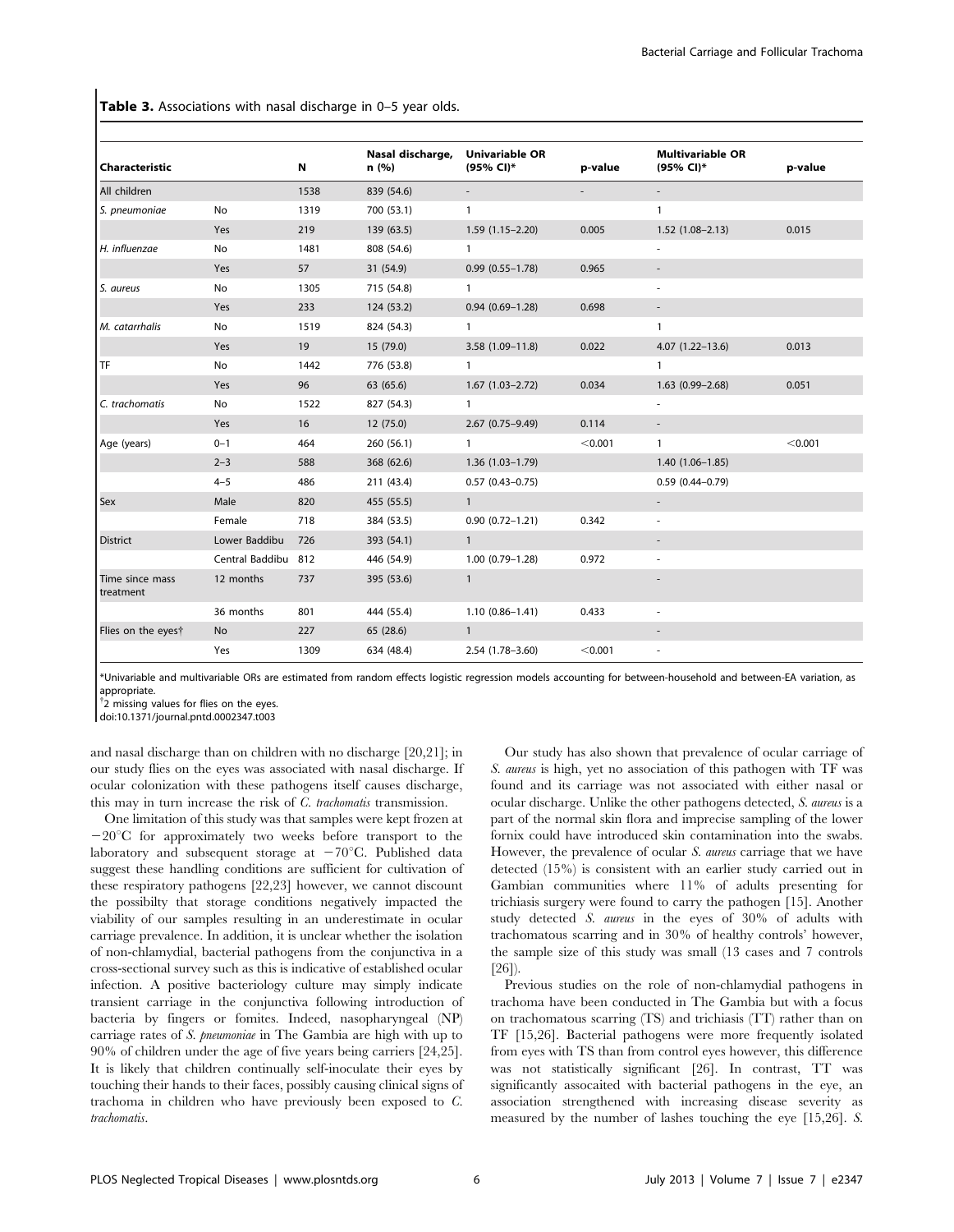Table 4. Associations with ocular discharge in 0-5 year olds.

| <b>Characteristic</b>     |                 | N    | Ocular discharge, Univariable OR<br>n (%) | (95% CI)*                | p-value | <b>Multivariable OR</b><br>(95% CI)* | p-value |
|---------------------------|-----------------|------|-------------------------------------------|--------------------------|---------|--------------------------------------|---------|
| All children              |                 | 1538 | 190 (12.4)                                | $\overline{\phantom{a}}$ |         |                                      |         |
| S. pneumoniae             | No              | 1319 | 166 (12.6)                                | $\mathbf{1}$             |         | $\overline{\phantom{m}}$             |         |
|                           | Yes             | 219  | 24(11.0)                                  | $0.85(0.52 - 1.39)$      | 0.502   | $\overline{\phantom{a}}$             |         |
| H. influenzae             | No              | 1481 | 177 (12.0)                                | $\mathbf{1}$             |         | $\mathbf{1}$                         |         |
|                           | Yes             | 57   | 13(22.8)                                  | 2.24 (1.09-4.60)         | 0.035   | $2.07(1.00-4.31)$                    | 0.059   |
| S. aureus                 | No              | 1305 | 163 (12.5)                                | $\mathbf{1}$             |         | ۰                                    |         |
|                           | Yes             | 233  | 27(11.6)                                  | $0.97(0.60 - 1.56)$      | 0.884   | $\overline{\phantom{a}}$             |         |
| M. catarrhalis            | No              | 1519 | 188 (12.4)                                | $\mathbf{1}$             |         | ٠                                    |         |
|                           | Yes             | 19   | 2(10.5)                                   | $0.81(0.17 - 4.00)$      | 0.795   |                                      |         |
| <b>TF</b>                 | No              | 1442 | 172 (11.9)                                | $\mathbf{1}$             |         |                                      |         |
|                           | Yes             | 96   | 18 (18.8)                                 | $1.49(0.81 - 2.76)$      | 0.213   |                                      |         |
| C. trachomatis            | No              | 1522 | 187 (12.3)                                | $\mathbf{1}$             |         | ÷,                                   |         |
|                           | Yes             | 16   | 3(18.8)                                   | $1.86(0.43 - 8.13)$      | 0.426   | $\overline{\phantom{a}}$             |         |
| Age (years)               | $0 - 1$         | 464  | 64 (13.8)                                 | $\mathbf{1}$             | 0.030   | $\mathbf{1}$                         | 0.038   |
|                           | $2 - 3$         | 588  | 82 (14.0)                                 | $1.06(0.72 - 1.56)$      |         | $1.11(0.75-1.63)$                    |         |
|                           | $4 - 5$         | 486  | 44 (9.1)                                  | $0.63$ $(0.40 - 0.97)$   |         | $0.66$ $(0.42 - 1.02)$               |         |
| <b>Sex</b>                | Male            | 820  | 113 (13.8)                                | $\mathbf{1}$             |         | $\mathbf{1}$                         |         |
|                           | Female          | 718  | 77 (10.7)                                 | $0.74(0.53 - 1.04)$      | 0.082   | $0.73(0.52 - 1.03)$                  | 0.069   |
| <b>District</b>           | Lower Baddibu   | 726  | 85 (11.7)                                 | $\mathbf{1}$             |         | $\overline{\phantom{a}}$             |         |
|                           | Central Baddibu | 812  | 105 (12.9)                                | $1.18(0.62 - 2.25)$      | 0.615   | $\overline{\phantom{a}}$             |         |
| Time since mass treatment | 12 months       | 737  | 77 (10.5)                                 | $\mathbf{1}$             |         |                                      |         |
|                           | 36 months       | 801  | 113(14.1)                                 | $1.40(0.76 - 2.57)$      | 0.288   | $\overline{\phantom{a}}$             |         |
| Flies on the eyest        | <b>No</b>       | 227  | 193 (85.0)                                | $\overline{1}$           |         |                                      |         |
|                           | Yes             | 1309 | 1155 (88.2)                               | $1.25(0.80-1.96)$        | 0.338   | $\overline{\phantom{a}}$             |         |

\*Univariable and multivariable ORs are estimated from random effects logistic regression models accounting for between-household and between-EA variation, as appropriate.

<sup>†</sup>2 missing values for flies on the eyes.

doi:10.1371/journal.pntd.0002347.t004

pneumoniae was the most common pathogen isolated from TT cases [26].

The role of non-chlamydial pathogens in TF has recently been studied in a trachoma endemic community in Tanzania, in this case prior to rather than post-MDA [16]. Prevalence of TF was higher than that reported here, with 13.7% of children under 10 years of age displaying signs of active disease. Prevalence of ocular C. trachomatis infection was also higher (5.3%) yet no association was seen between TF and a positive Amplicor PCR result. Ocular S. pneumoniae and H. influenzae carriage however, were both found to be associated with TF, consistent with our present findings.

The prevalence of ocular carriage of S. pneumoniae in the Tanzanian study was modestly lower than that which we report here (10.2% versus 14.2%). This may reflect the broader age distribution of children sampled in the Tanzanian study (all children under 10 years of age) as NP carriage rates are known to be higher in younger children. However, prevalence of NP carriage also appears to be lower in Tanzania than in The Gambia, although data are limited [27,28]. The heptavalent pneumococal conjungate vaccine (PCV-7) was introduced into the Expanded Programme of Immunization (EPI) in The Gambia in August 2009; those children who were less than two years of age when recruited into our study were likely vaccinated. Available evidence however, suggests prevalence of NP carriage of S. pneumonaie in The Gambia is not affected by PCVs due to

replacement with non-vaccine serotypes [25,29]. Indeed we found younger children were more likely to carry S. pneumoniae than older children, consistent with data of NP carriage from this country indicating prevalence of carriage is assocaited with decreasing age [24].

H. influenzae carriage rates were markedly different between the two studies with H. influenzae type B (Hib) being isolated from  $14\%$ and non-Hib H. influenzae from 9% of children in the Tanzaian study. We found ocular H. influenzae colonization in just 3.7% of children sampled. Hib conjugate vaccine has been used in the Gambian EPI since 1997 and coverage rates are believed to be high [30]. Prevalence of NP Hib carriage in Western Gambia fell from 12% pre-vaccination to 0.25% five years following introduction of the vaccine into the EPI [31]. We therefore did not type for Hib in the present study. It is likely that high Hib vaccine coverage has contributed to the low levels of ocular H. influenzae carriage reported here; while Hib vaccination does not cross protect against other H. influenzae serotypes, there are only limited data to support the assertion that Hib vaccination results in serotype replacement by other capsulated strains in carriage [32]. Although we did not use molecular techniques to characterise the H. influenzae isolates, we speculate the majority of them would be unencapsulated (non-typeable) strains, which are unaffected by the Hib vaccine. Such strains are often associated with conjunctivitis [33] and recently were shown to account for most of the H.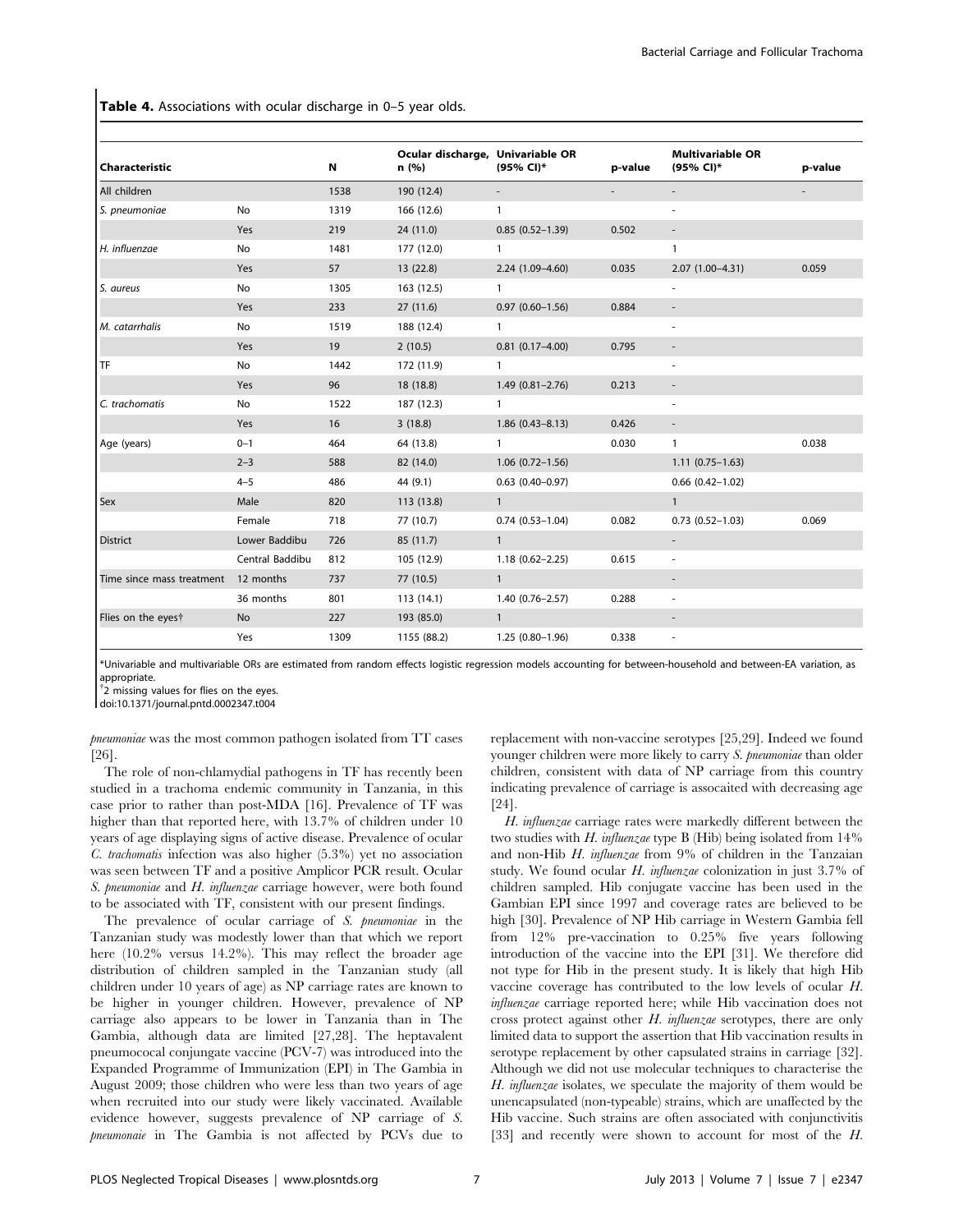influenzae carried in the nasopharnyx of a cohort of Gambian infants [34]. Despite the lower prevalence of ocular H. influenzae carriage seen in The Gambia as compared to Tanzania, we also found an association between TF and this pathogen.

The Gambia is one of many countries incorporating MDA into its national trachoma control strategy. The ITI has distributed more than 250 million azithromycin treatments in 19 trachoma endemic countries and plans to be active in 42 countries by 2015. While MDA with azithromycin is associated with a significant decrease in pharyngeal carriage of S. pneumoniae, this effect is shortlived with carriage rates returning to baseline within two months following a single round of treatment [35,36]. Repeated MDA at six or 12 month intervals also fails to affect prevalence of NP carriage of S. pneumoniae in the long-term [37–39]. The effect of MDA with azithromycin on carriage of H. influenzae is less well characterized, yet available data from The Gambia indicate pharyngeal carriage of the bacterium is unaffected by three doses (20 mg/kg) given over the course of two weeks [40]. It is therefore likely that as ocular C. trachomatis infection is controlled through mass azithromycin distribution, the contribution of these nonchlamydial pathogens to clinical signs of TF will become more apparent.

According to WHO policy, the prevalence of TF is currently the principal determinant for discontinuing MDA [41]. If nonchlamydial pathogens are inducing or exacerbating TF in the

#### References

- 1. Faal H, Minassian D, Sowa S, Foster A (1989) National survey of blindness and low vision in The Gambia: results. Brô Jô Ophthalmol 73: 82-87. Available:http://bjo.bmj.com/content/73/2/82.short. Accessed 11 March 2013.
- 2. Dolin P, Faal H, Johnson G (1998) Trachoma in the Gambia. Brô Jô Ophthalmol 82: 930–933. Available:http://bjo.bmj.com/content/82/8/930.short. Accessed 11 March 2013.
- 3. Faal H, Minassian DC, Dolin PJ, Mohamed a a, Ajewole J, et al. (2000) Evaluation of a national eye care programme: re-survey after 10 years. The British journal of ophthalmology 84: 948–951. Available:http://www. pubmedcentral.nih.gov/articlerender.fcgi?artid = 1723659&tool = pmcentrez& rendertype = abstract.
- 4. Harding-Esch EM, Edwards T, Sillah A, Sarr I, Roberts CH, et al. (2009) Active trachoma and ocular Chlamydia trachomatis infection in two Gambian regions: on course for elimination by 2020? PLoS neglected tropical diseases 3: e573. Available:http://www.pubmedcentral.nih.gov/articlerender.fcgi?artid = 2791206& tool = pmcentrez&rendertype = abstract. Accessed 29 September 2011.
- 5. Stare D, Harding-Esch E, Munoz B, Bailey R, Mabey D, et al. (2011) Design and baseline data of a randomized trial to evaluate coverage and frequency of mass treatment with azithromycin: the Partnership for Rapid Elimination of Trachoma (PRET) in Tanzania and The Gambia. Ophthalmic epidemiology 18: 20–29. Available:http://www.ncbi.nlm.nih.gov/pubmed/21275593. Accessed 31 August 2012.
- 6. Harding-Esch EM, Edwards T, Mkocha H, Munoz B, Holland MJ, et al. (2010) Trachoma prevalence and associated risk factors in the gambia and Tanzania: baseline results of a cluster randomised controlled trial. PLoS neglected tropical diseases 4: e861. Available:http://www.pubmedcentral.nih.gov/articlerender. fcgi?artid= 2970530&tool = pmcentrez&rendertype = abstract. Accessed 5 September 2012.
- 7. Harding-Esch EM, Sillah A, Edwards T, Burr SE, Hart JD, et al. (2013) Mass Treatment with Azithromycin for Trachoma: When Is One Round Enough? Results from the PRET Trial in The Gambia. PLoS neglected tropical diseases 7: e2115. Available:http://www.pubmedcentral.nih.gov/articlerender. fcgi?artid = 3681669&tool = pmcentrez&rendertype = abstract. Accessed 24 **Iune 2013.**
- 8. Burton MJ, Holland MJ, Makalo P, Aryee EAN, Sillah A, et al. (2010) Profound and sustained reduction in Chlamydia trachomatis in The Gambia: a five-year longitudinal study of trachoma endemic communities. PLoS neglected tropical diseases 4: e835. Available:http://www.pubmedcentral.nih.gov/articlerender. fcgi?artid = 2950148&tool = pmcentrez&rendertype = abstract. Accessed 3 October 2012
- 9. Solomon AW, Holland MJ, Alexander NDE, Massae P a, Aguirre A, et al. (2004) Mass treatment with single-dose azithromycin for trachoma. The New England journal of medicine 351: 1962–1971. Available:http://www.ncbi.nlm. nih.gov/pubmed/15525721.
- 10. Solomon AW, Harding-Esch E, Alexander NDE, Aguirre A, Holland MJ, et al. (2008) Two doses of azithromycin to eliminate trachoma in a Tanzanian

absence of C. trachomatis infection, communities may end up receiving unnecessary treatment. Furthermore, proposed criteria for trachoma elimination also relate to prevalence of clinical signs [42,43] and as countries strive to reach their control targets, the information obtained from surveillance may be misleading. The role of these pathogens in the persistence of TF post-MDA therefore warrants further study; the key question is whether TF in these circumstances is likely to progress to conjunctival scarring and blindness.

#### Acknowledgments

We thank Pateh Makalo, Mass Laye, Sarjo Dibba, Muhamed Jallow, Robyn Damary-Homan, Jane Whitton, Anita Wadagni and Omar Camara for their work in the field. We would also like to thank the community leaders and villagers for their participation in the study.

#### Author Contributions

Conceived and designed the experiments: SEB JDH IB RLB. Performed the experiments: SEB JDH IB EB. Analyzed the data: TE. Contributed reagents/materials/analysis tools: MJH TML SKW DCWM RLB. Wrote the paper: SEB JDH TE EMHE MJH TML SKW DCWM AS RLB. Coordinated the project: SEB JDH AS EMHE. Interpreted the data: SEB TE RLB.

community. The New England journal of medicine 358: 1870–1871. Available:http://www.ncbi.nlm.nih.gov/pubmed/18434662.

- 11. Cumberland P, Edwards T, Hailu G, Harding-Esch E, Andreasen A, et al. (2008) The impact of community level treatment and preventative interventions on trachoma prevalence in rural Ethiopia. International journal of epidemiology 37: 549–558. Available:http://www.ncbi.nlm.nih.gov/pubmed/18356196. Accessed 16 November 2012.
- 12. Biebesheimer JB, House J, Hong KC, Lakew T, Alemayehu W, et al. (2009) Complete local elimination of infectious trachoma from severely affected communities after six biannual mass azithromycin distributions. Ophthalmology 116: 2047–2050. Available:http://www.ncbi.nlm.nih.gov/pubmed/19744717. Accessed 16 November 2012.
- 13. Baral K, Osaki S, Shreshta B, Panta CR, Boulter A, et al. (1999) Reliability of clinical diagnosis in identifying infectious trachoma in a low-prevalence area of Nepal. Bulletin of the World Health Organization 77: 461–466. Available:http://www.pubmedcentral.nih.gov/articlerender.fcgi?artid = 2557684& tool = pmcentrez&rendertype = abstract. Accessed 16 November 2012.
- 14. Thein J, Zhao P, Liu H, Xu J, Jha H, et al. (2002) Does clinical diagnosis indicate ocular chlamydial infection in areas with a low prevalence of trachoma? Ophthalmic epidemiology 9: 263–269. Available:http://www.ncbi.nlm.nih.gov/ pubmed/12187424. Accessed 16 November 2012.
- 15. Burton MJ, Kinteh F, Jallow O, Sillah a, Bah M, et al. (2005) A randomised controlled trial of azithromycin following surgery for trachomatous trichiasis in the Gambia. The British journal of ophthalmology 89: 1282–1288. Available:http://www.pubmedcentral.nih.gov/articlerender.fcgi?artid = 1772881& tool = pmcentrez&rendertype = abstract. Accessed 8 December 2011.
- 16. Burton MJ, Hu VH, Massae P, Burr SE, Chevallier C, et al. (2011) What is causing active trachoma? The role of nonchlamydial bacterial pathogens in a low prevalence setting. Investigative ophthalmology & visual science 52: 6012– 6017. Available:http://www.pubmedcentral.nih.gov/articlerender. fcgi?artid = 3176035&tool = pmcentrez&rendertype = abstract. Accessed 13 November 2012.
- 17. Thylefors B, Dawson CR, Jones BR, West SK, Taylor HR (1987) A simple system for the assessment of trachoma and its complications. Bulletin of the World Health Organization 65: 477–483. Available:http://www.pubmedcentral. nih.gov/articlerender.fcgi?artid = 2491032&tool = pmcentrez&rendertype = abstract. Accessed 13 November 2012.
- 18. GIBSON LF, KHOURY JT (1986) Storage and survival of bacteria by ultrafreeze. Letters in Applied Microbiology 3: 127–129. Available:http://doi.wiley. com/10.1111/j.1472-765X.1986.tb01565.x. Accessed 16 November 2012.
- 19. Krachmer JH, Mannis MJ, Holland EJ (1997) Cornea: cornea and external disease: clinical diagnosis and management. Volume 2. St. Louis, Missouri: Mosby-Year Book, Inc. p.
- 20. Emerson PM, Bailey RL, Mahdi OS, Walraven GE, Lindsay SW (2000) Transmission ecology of the fly Musca sorbens, a putative vector of trachoma. Transactions of the Royal Society of Tropical Medicine and Hygiene 94: 28–32. Available:http://www.ncbi.nlm.nih.gov/pubmed/10748893. Accessed 2 October 2012.